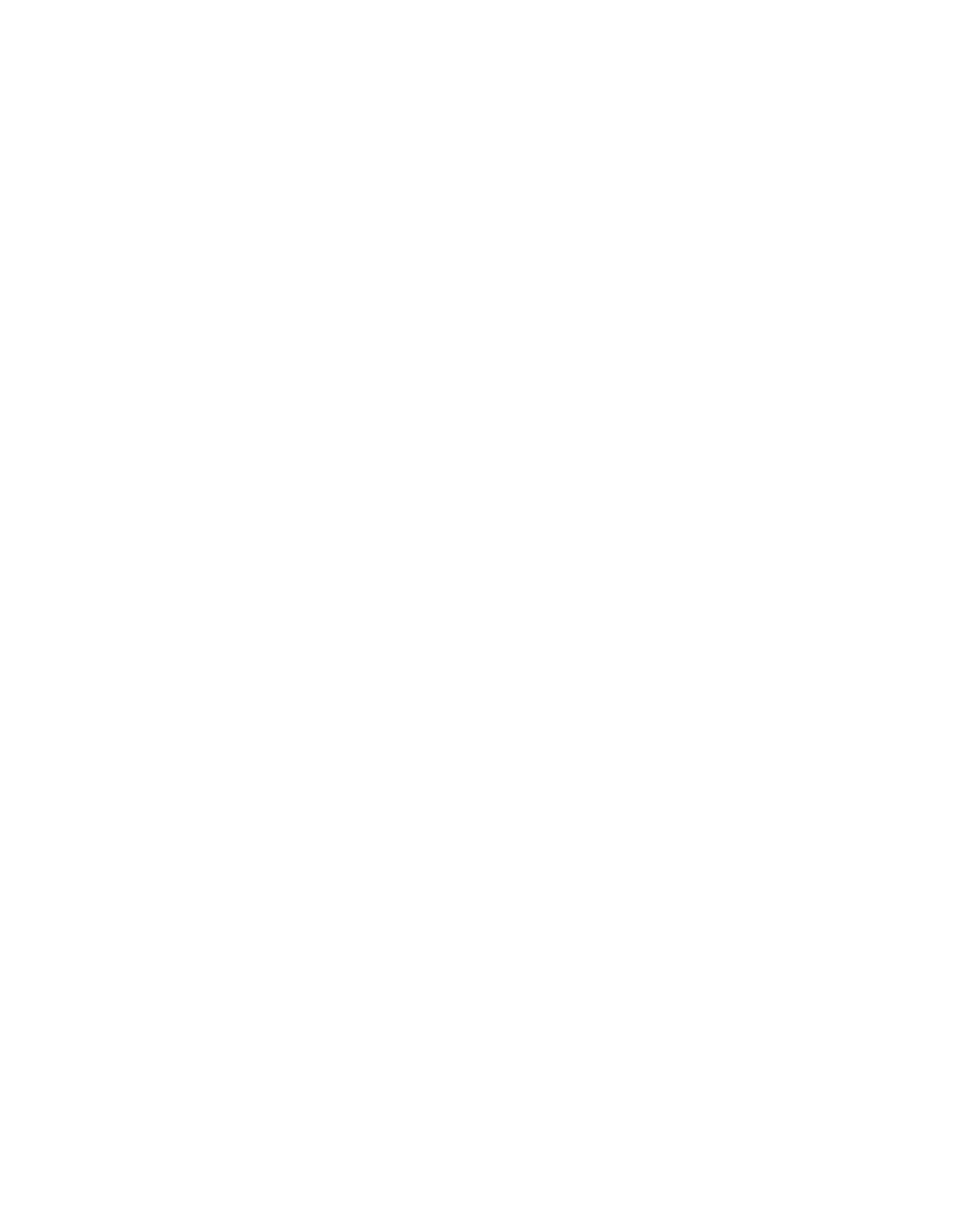# **Tier I Report**

## **EXECUTIVE SUMMARY**

#### **Report Purpose**

The SR-35 Columbia River Crossing Feasibility Study is being conducted in response to local business and resident concerns about the safety and viability of the existing Hood River Bridge. The project began in 1999, with the design of a feasibility study to determine if there was a need to replace the bridge and whether there was community support. The community supported a replacement of the bridge, and the feasibility study began in 2000.

The study is organized into three sequential tiers. Tier I of the Study identified the project's issues, purpose and need statement, and a range of crossing corridors and facility alternatives. It determined and initiated the environmental review process, and narrowed the corridors and facility alternatives to those that are most promising and practical. Tier II is intended to select a crossing corridor, focus on the most promising long-term alternatives, select a short-term improvement option, and undertake a financial feasibility study to determine if there are sufficient financial resources available to fund a long-term improvement project. Tier III will conclude the study by selecting a preferred alternative, developing an implementation plan, and completing the Draft Environmental Impact Statement (DEIS).

The lead agencies for this study are the Southwest Washington Regional Transportation Council (project sponsor), the Oregon Department of Transportation, and the Washington State Department of Transportation. Parsons Brinckerhoff was retained by the agencies to lead the technical analysis of the project, supported by Entranco (environmental) and Cogan Owens Cogan (public and agency involvement).

This report is a summary of Tier I. It includes a summary of the baseline conditions (existing and 20-year no-build), a review of the project's environmental compliance process, and a corridor screening and evaluation that recommends three corridors (plus the no-action alternative) for further analysis in Tier II. Tier I is scheduled to be completed in the summer of 2001. Tier II is scheduled to be completed by early 2002. Tier III is scheduled to be completed by early 2003.

#### **Overview**

Congressional representatives of Washington communities surrounding the Hood River Bridge obtained funding for the Study through the federal transportation funding act known as the "Transportation Equity Act for the  $21<sup>st</sup>$  Century (TEA-21) legislation in 1997. In 1999, a project project planning phase was undertaken and a public meeting was held. Major concerns regarding the existing bridge include hazards presented by the narrowness of the travel lanes and lack of bicycle and pedestrian facilities, long-term adequacy of the bridge structure, and impacts to the local economy, especially for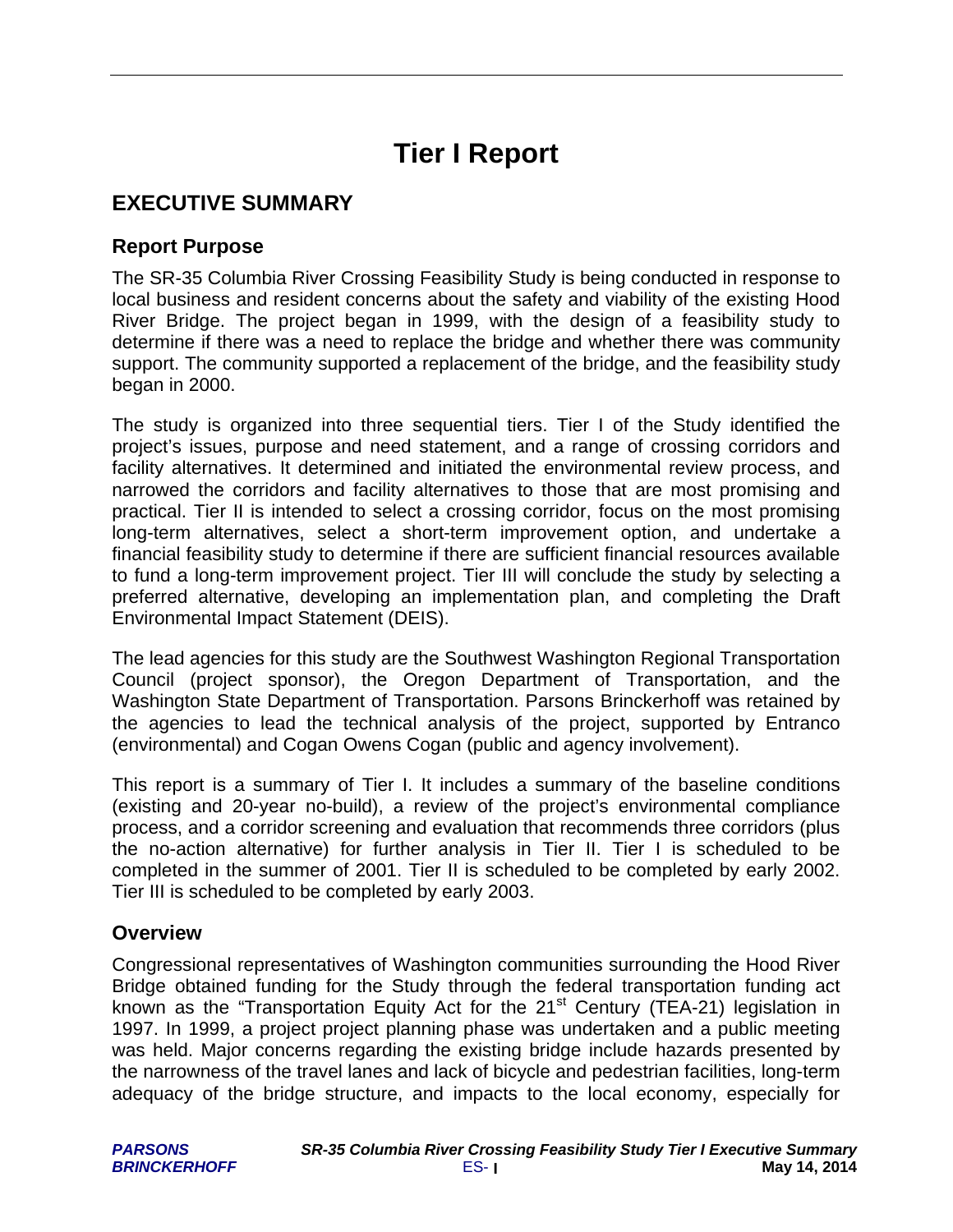commercial vehicles using the bridge. The project planning phase identified three "tiers" that would be undertaken in the SR-35 Columbia River Crossing Feasibility Study: Tier I, a "feasibility" study to determine if a new crossing was feasible, Tier II, which would identify a practical range of short-term and long-term alternatives, and Tier III, which would select preferred short-term and long-term alternatives. Later RTC, ODOT, and WSDOT decided to add the Draft Environmental Impact Statement to the Tier III process in order to be consistent with the National Environmental Policy Act (NEPA).

In October 2000, the feasibility study phase of this project was initiated with a round of public meetings to provide an understanding of the Study and to receive input regarding issues to be studied within the defined crossing areas ("corridors") and facilities ("alternatives"). Three committees have been formed to advise the project team: a Resource/Regulatory Committee (RRC) comprised of representatives of state and federal agencies who will review environmental analyses, documents, and permit applications pertinent to agency regulations; a Local Advisory Committee (LAC) comprised of area residents and business owners; and a Steering Committee (SC) that includes local elected and appointed officials and agency staff. A project Management Team (MT) comprised of lead staff from the Southwest Washington Regional Transportation Council (RTC), Oregon Department of Transportation (ODOT), Washington State Department of Transportation (WSDOT), and consultant firms meet regularly to oversee the study process.

To date, over 100 people have attended three open houses held on this project, over 70 public and agency comments were received during the scoping period, and over 300 people have returned questionnaires that were distributed early in the study.

There are several significant milestones and decision points during the course of this Study. These include: concurrence on the project's Purpose and Need Statement and a range of practical alternatives (Tier I); detailed analysis of the practical alternatives and a financial feasibility study (Tier II); and a Draft Environmental Impact Statement and implementation plan (Tier III). The outcome of the SR-35 Columbia River Crossing Study will be the recommendation of a preferred alternative which may consist of improving the existing structure or building a new crossing, and circulation of the DEIS. The Study process is being conducted under requirements of the National Environmental Policy Act (NEPA).

The NEPA scoping process, whereby public and agency comments are received regarding issues to be studied, corridors for possible crossings are identified, and a range of alternatives to be considered began in February 2001 with a Notice of Intent (to conduct an EIS) that was published in the Federal Register. The scoping process closed on March 30, 2001.

### **Analysis**

A Baseline Conditions Report was completed in November 2000 and updated in January 2001. This report contained information on existing conditions in several categories, including transportation, economy, recreation, the environment, bridge condition, navigation, and river hydraulics.

| <b>PARSONS</b>      | <b>SR-35 Columbia River Crossing Feasibility Study Tier I Executive Summary</b> |              |
|---------------------|---------------------------------------------------------------------------------|--------------|
| <b>BRINCKERHOFF</b> | $ES-II$                                                                         | May 14, 2014 |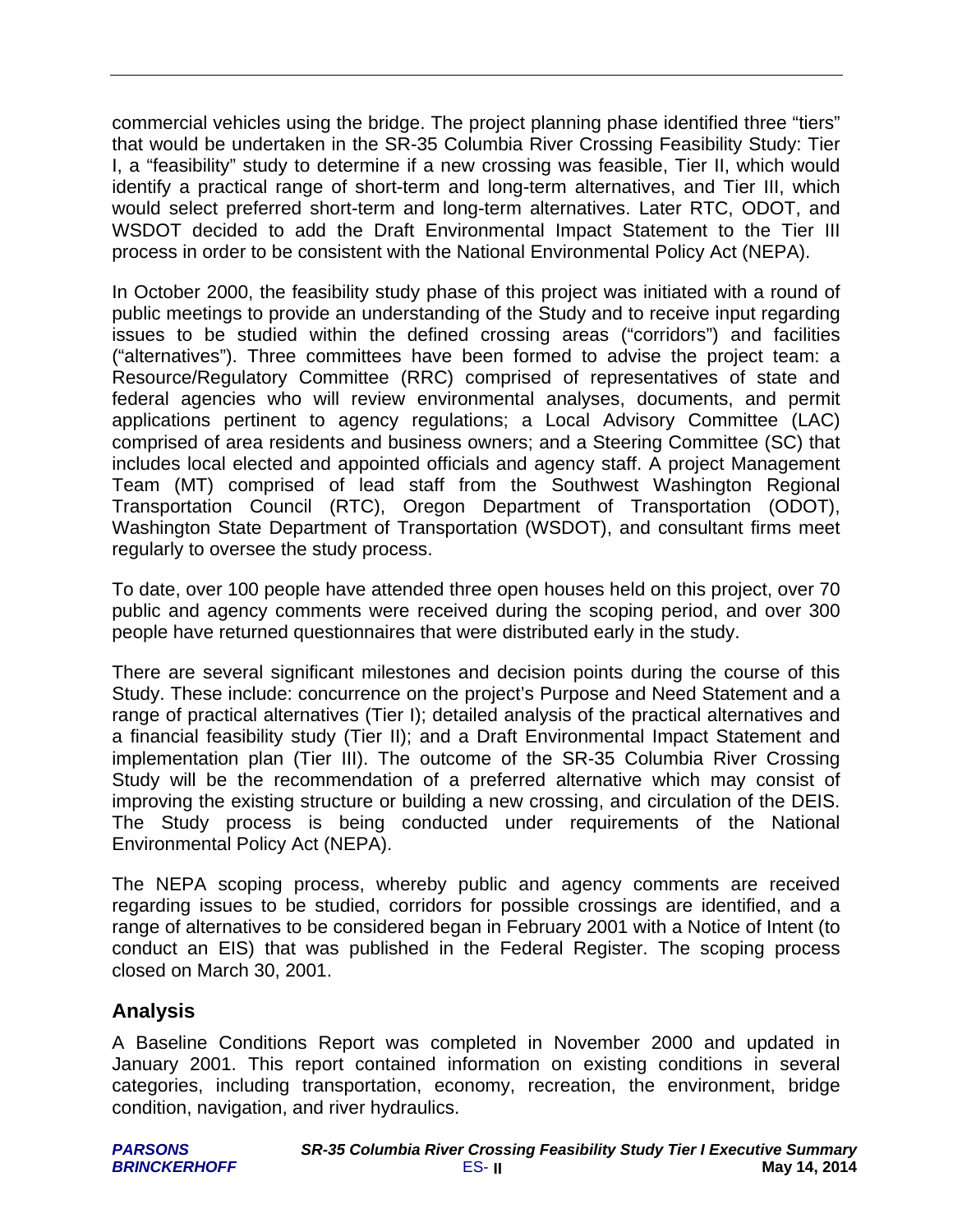The range of comments received during the NEPA scoping period includes: consideration of impacts on windsurfing; motorist, bicycle, and pedestrian safety crossing the Hood River Bridge and at the intersections of the approach road to the bridge; traffic congestion at the tollbooth and along the bridge access road; impacts on the local economy; impacts on the environment, including tribal fishing sites within the study area; and impacts of tolls on the local economy and financing of a new crossing. Other concerns cited were impacts of the alternative crossing corridors on the natural environment, park land, threatened or endangered species, land use (especially the Port of Hood River, downtown Bingen, and the Port of Klickitat), the Columbia River Gorge National Scenic Area, and specific local businesses and recreation areas.

A project Purpose and Need Statement was drafted prior to the scoping period to explain why the project is being undertaken by the Federal Highway Administration (FHWA) which is the lead federal agency. After the scoping period, the Purpose and Need Statement was refined to reflect comments from the public and resource agencies. The Purpose and Need Statement is based on the project team's investigation of current and long-term conditions of the Hood River Bridge, the transportation needs for a new or improved crossing, and public and agency comments.

### **Bi-State Environmental Review Process**

The existing bridge and any new crossing affects both Oregon and Washington. Both states' environmental regulations and permitting requirements must be met to comply with federal and state environmental and transportation regulations that apply to the construction of a new or improved crossing. Each state has an environmental review process and must comply with agreements between the federal and state agencies charged with regulatory reviews. Therefore, the SR-35 study has begun creating a Bi-State Review Agreement, which would provide a process for one, consistent review and concurrence process between the two states. At this time, each state is updating its individual regulatory review process, and the project team is working with key agency staff to draft an SR-35 Bi-State Review Agreement that would be consistent with the new processes in each state.

### **Corridor Evaluation and Recommendations**

The project team conducted an initial corridor screening in May 2001. Screening criteria were developed in accordance with technical expertise, the Purpose and Need Statement and public and agency comments. Baseline information available on a corridor level was used as the basis for this screening, and corridors were screened for their potential to have high, moderate, or low impacts associated with each criterion. The results are presented in the Recommendations chapter of the Tier I report.

The result of the evaluation and public process is to recommend that the following corridors be carried forward:

- City Center
- Existing Low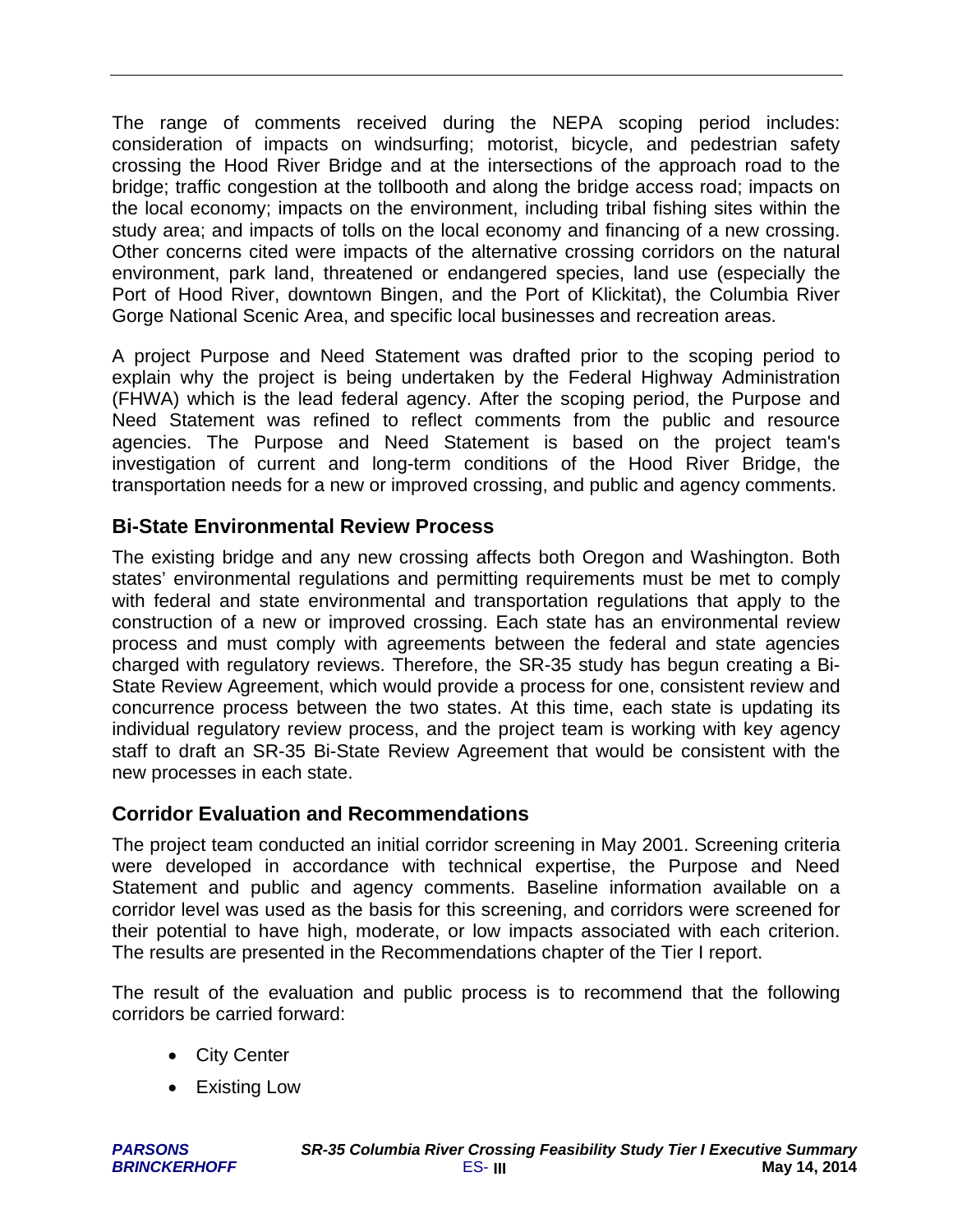- East A
- No Action

Additionally, the following facility types are recommended for analysis in Tier II:

- Short Term Improvements to the Existing Bridge
- Tunnel (various types) at the City Center Corridor
- Floating or movable bridge
- Fixed span bridge.

#### **Next Steps**

#### **TIER II**

Tier II would begin in the summer of 2001. It would involve selecting a crossing corridor, refining information to assist in the evaluation of alternatives, beginning the selection and preliminary evaluation of alternatives, and narrowing the choices to only the most promising and feasible long-term alternatives. Also included would be a financial feasibility study to estimate costs associated with implementing alternatives and to determine if sufficient funding resources are available to support a long-term improvement.

Additionally, short-term solutions would be analyzed and a preferred short-term solution selected.

#### **TIER III**

Tier III, if conducted, would begin in the spring of 2002 and would include selection of a preferred long-term alternative, completion of the Draft Environmental Impact Statement, and preparation of a financial and implementation plan.